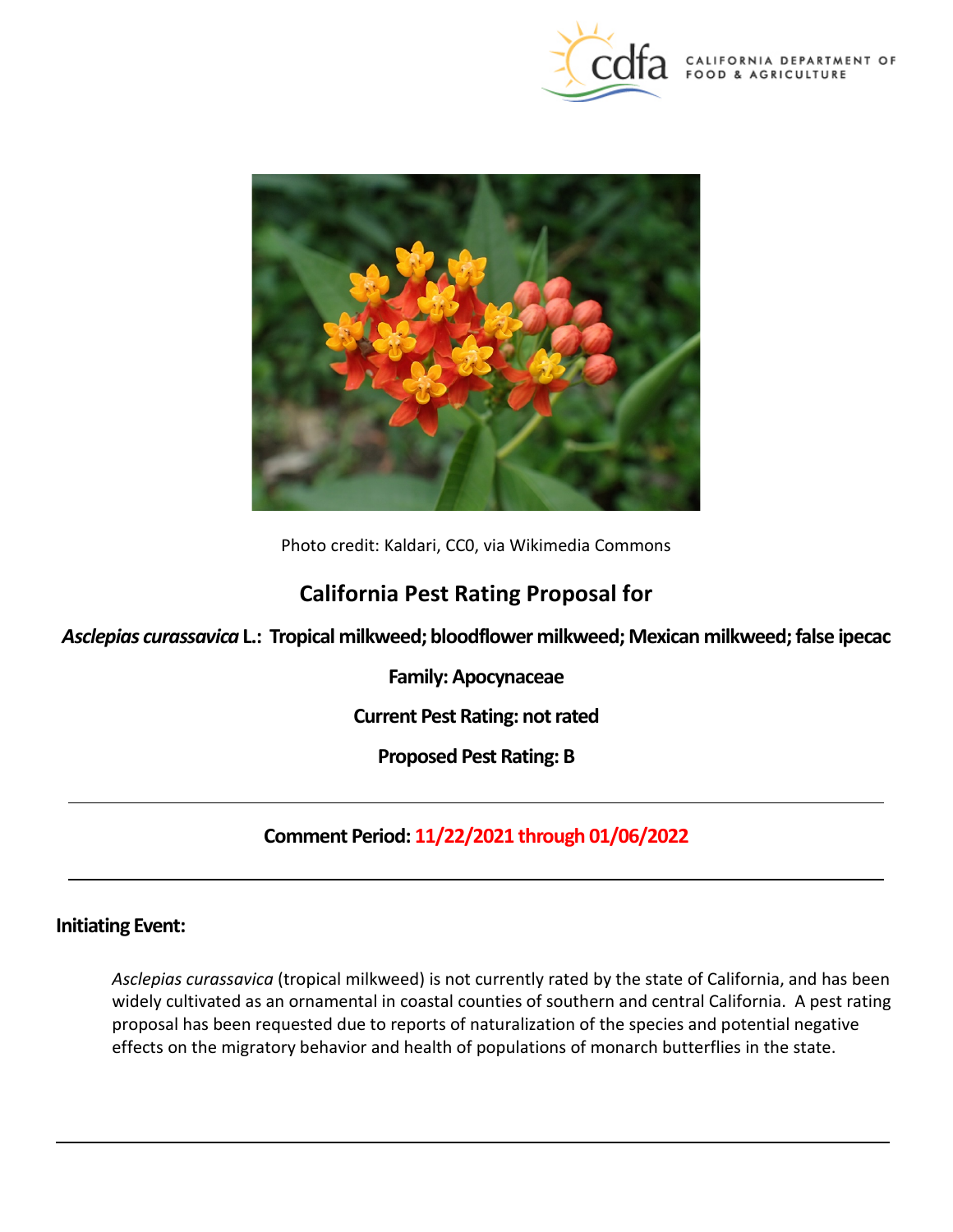

# **History & Status:**

 **Background:** *Asclepias curassavica* is a perennial herb or subshrub up to 1 m or more in height, with glabrous (Correll and Correll, 1972; CABI, 2021). The plant has the milky sap characteristic of the warm temperate areas. The leaves are simple, untoothed, stalked, opposite in arrangement, 5-12 cm long and 1-3 cm wide. The leaf blade is lanceolate to narrowly elliptic, with an acute apex and acute or obtuse base. The flowers are borne in compact umbellate inflorescences in the axils of the upper leaves on stalks 3-6 cm long. The flowers are showy and distinctively colored, with the reflexed, five- approximately 5-10 mm in length. The terminal corona of the flower is characteristically deep yellow are ovate, flattened, narrowly winged around the margin, approximately 5-7 mm long, and have a stems simple or branched, pale gray to somewhat reddish, initially minutely hairy and then largely genus, and unlike most native milkweed species of the United States retains its leaves year-round in lobed corolla characteristically crimson-red (to reddish-orange or rarely yellow or white) with the lobes (to orangish), with an inner horn associated with each hood segment. The follicle fruits are narrowly spindle-shaped, 6-10 (up to 15) cm long, and produce up to approximately 70 to 80 seeds. The seeds coma of elongate silky hairs (approximately 2-3 cm long) at the apex that aid in wind dispersal.

 *Asclepias curassavica* is native to warm climate areas of the Americas to the south of the United States, in warmer areas of the country, which has caused concern about unintended negative effects on America (Satterfield et al., 2015). Winter availability of the tropical milkweed as a larval foodplant of monarch butterfly populations, which have historically migrated northwards to dispersed populations matter of concern (see e.g. Monarch Joint Venture, 2021). and has become naturalized from ornamental cultivation in portions of the far southern U.S. Unlike most native species of milkweeds in the United States, the species does not shed its leaves seasonally populations of the monarch butterfly, an iconic migratory species in eastern and western North the monarch can lead to buildup of the harmful protozoan parasite *Ophryocystis elektroscirrha* in the of native milkweeds and thus avoided high prevalence of the parasite. Because of the iconic status of the coastal overwintering populations of the monarch butterfly in California, the continued cultivation and naturalization of *Asclepias curassavica* in southern and central California has been raised as a

 **Worldwide Distribution**: *Asclepias curassavica* is native to subtropical to tropical areas of the Americas from Mexico and the Caribbean south to northern Argentina and Chile. It is reported as naturalized in (USDA/GRIN, 2021). It is widely cultivated as an ornamental in many tropical to warm temperate parts portions of Africa, Australia, Papua-New Guinea, Micronesia, Polynesia, New Caledonia, Fiji, Tonga, Samoa, eastern Asia, Pakistan, Hawaii, and some areas of the southern and eastern United States of the world and is a pantropical agricultural and environmental weed of economic significance (CABI, 2021).

 In the mainland United States, the species has been reported as a naturalized plant in a number of counties of California, southern Texas, and southern to central Florida, and several parishes in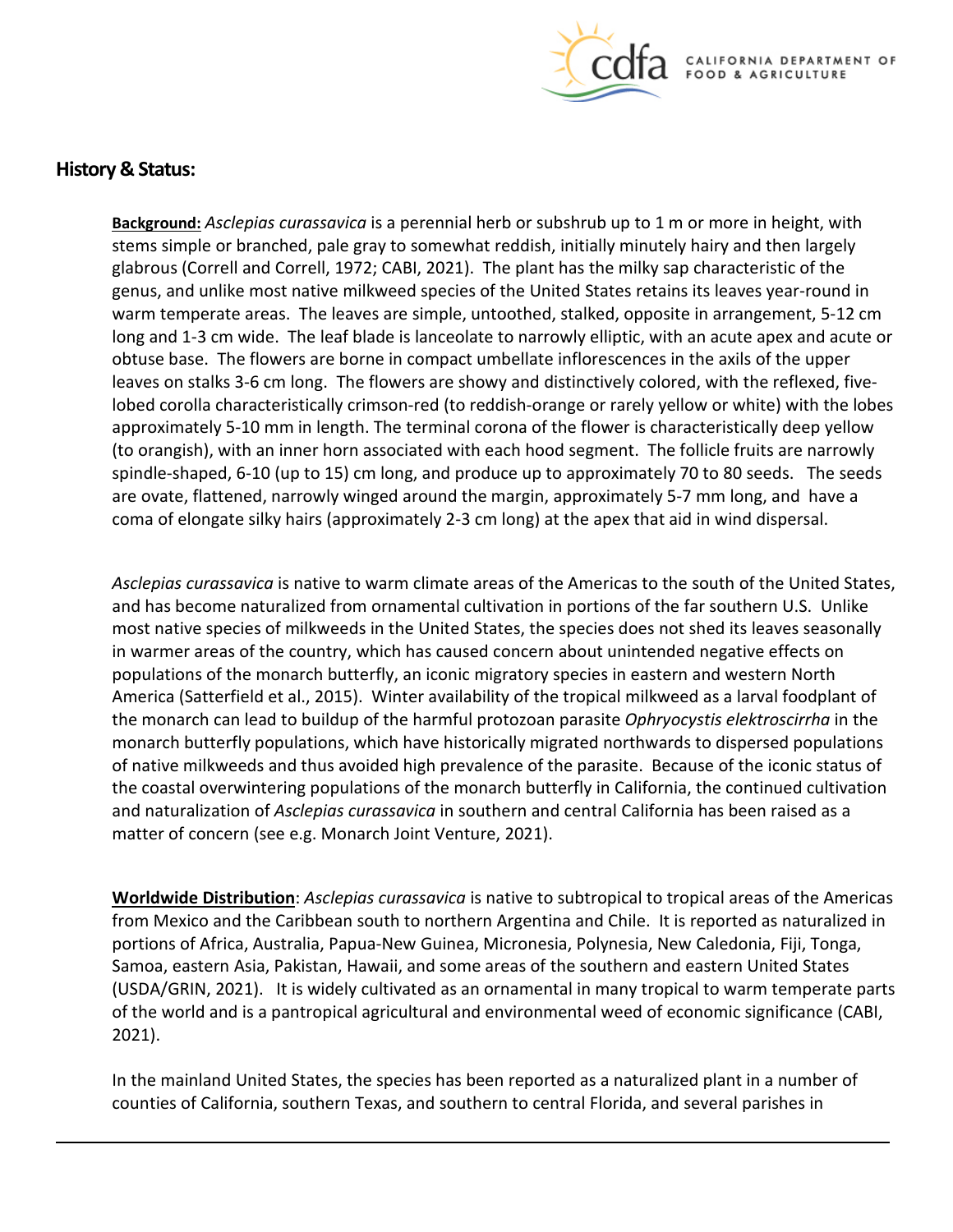

 Southern Louisiana, as well as individual localities in Tennessee, Virginia, and New York (Invasive Plant Atlas, 2021; USDA PLANTS database, 2021). In Texas, the species is reported to be naturalized in areas with moist or wet soil (Correll and Correll, 1972). In Florida, it is normally found in moist disturbed habitats (Wunderlin, 1998).

**Official Control:** *Asclepias curassavica* is not controlled as a noxious weed in any state of the U.S.

 Consortium of California Herbaria database (CCH, 2021) and one collection of an apparently non- cultivated plant from a homeowner's property in San Bernardino County in the CDFA PDR database. **California Distribution**: *Asclepias curassavica* has been reported from a significant number of localities in coastal counties of southern California (Los Angeles, Orange, and San Diego counties) and sporadic locations in the San Francisco Bay area (Marin, San Francisco, Alameda, Contra Costa, Santa Clara, San Mateo, and Santa Cruz counties) in the Calflora database (2021). There are very few vouchered collections from non-cultivated plants in Los Angeles, Orange, and San Diego counties in the

 **California Interceptions**: One border interception of cultivated plants of the species was recorded in 2017 (CDFA PDR, 2021), but shipments of this species as an ornamental plant are not likely to have been reported.

The risk **tropical milkweed** would pose to California is evaluated below.

### **Consequences of Introduction:**

 **1) Climate/Host Interaction:** *Asclepias curassavica* is native to subtropical to tropical areas of the Americas and widely cultivated in warm temperate to tropical areas of the world. In cultivation, the species is reported to be winter hardy in USDA Zones 9-12 (including coastal and central California), growing best in light, rich, moist, but well drained soil, and tolerating light shade (Missouri Botanical Garden, 2021). In Australia, the species is widely naturalized, and most widespread in the more Australia, 2021). *Asclepias curassavica* receives a **Medium (2)** in this category. subtropical to warm temperate environments of eastern Queensland and northern New South Wales, where it is a common weed of pastures, roadsides, and disturbed habitats, and also occurs in natural environments in wetlands, along waterways, and in open woodlands and grasslands (Weeds of

Evaluate if the pest would have suitable hosts and climate to establish in California.

**Score**: **2** 

- 
- Low (1) Not likely to establish in California; or likely to establish in very limited areas.<br>- **Medium (2) may be able to establish in a larger but limited part of California.**
- **-** High (3) likely to establish a widespread distribution in California.
- **2) Known Pest Host Range:** Risk is **High (3)** as weeds do not require any one host, but grow wherever ecological conditions are favorable.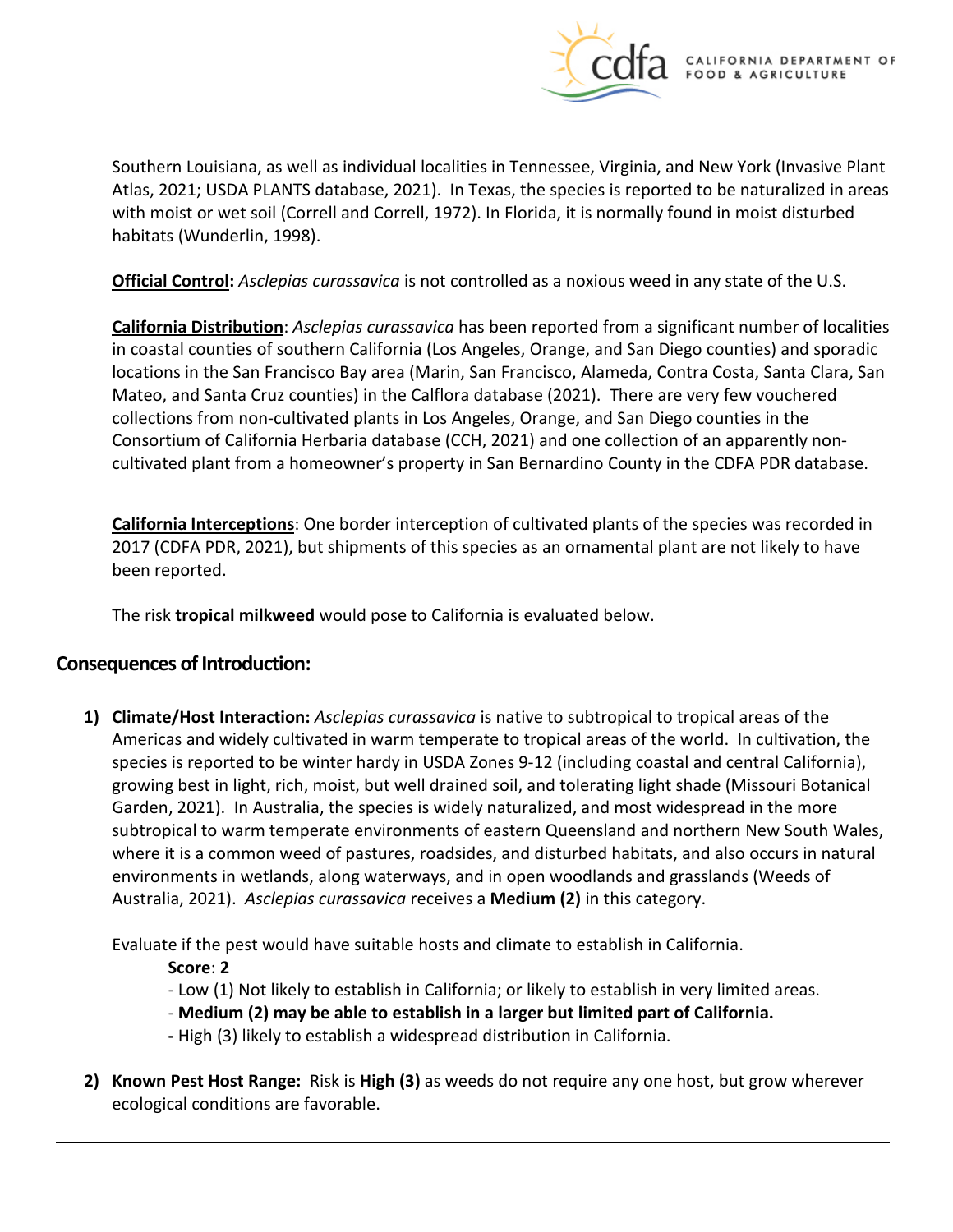

Evaluate the host range of the pest.

 **Score: 3** 

- Low (1) has a very limited host range.
- Medium (2) has a moderate host range.
- **- High (3) has a wide host range.**
- **3) Pest Dispersal Potential:** Plants produce up to 80 seeds per fruit, and thus can potentially produce over a thousand seeds per plant. The seeds are relatively light in weight and have a coma of long hairs to facilitate wind dispersal, most commonly in the local region of the parent plants (CABI, 2021). The species is reported to self-seed in warm winter climate areas (Missouri Botanical Garden, 2021). Seeds the plant into new regions has been due to intentional planting as an ornamental or butterfly and plants of the species have long been widely offered for sale in the United States, so most spread of foodplant. *Asclepias curassavica* receives a **Medium (2)** in this category.

Evaluate the natural and artificial dispersal potential of the pest.

 **Score: 2** 

- Low (1) does not have high reproductive or dispersal potential.
- **- Medium (2) has either high reproductive or dispersal potential.**
- High (3) has both high reproduction and dispersal potential.
- **4) Economic Impact:** *Asclepias curassavica* is widely grown as an ornamental and has been widely sold in nurseries. The species has been sold as a food plant for butterflies, although its suitability as a non- et al., 2015; Monarch Joint Venture, 2021). The species is toxic to livestock such as sheep and cattle unpalatable and not normally eaten by livestock (Everist, 1974). In tropical to subtropical areas of the world the species can often be invasive in agricultural fields (CABI, 2021). *Asclepias curassavica*  native host plant for monarch butterflies in the United States has been strongly questioned (Satterfield due to the presence of cardenolides (cardiac glycosides) in the milky sap, but the leaves and stems are receives a **Medium (2)** in this category.

Evaluate the economic impact of the pest to California using the criteria below.

### **Economic Impact: D, F**

- A. The pest could lower crop yield.
- B. The pest could lower crop value (includes increasing crop production costs).
- C. The pest could trigger the loss of markets (includes quarantines).
- **D. The pest could negatively change normal cultural practices.**
- E. The pest can vector, or is vectored, by another pestiferous organism.
- **F. The organism is injurious or poisonous to agriculturally important animals.**
- G. The organism can interfere with the delivery or supply of water for agricultural uses.

### **Economic Impact Score**: **2**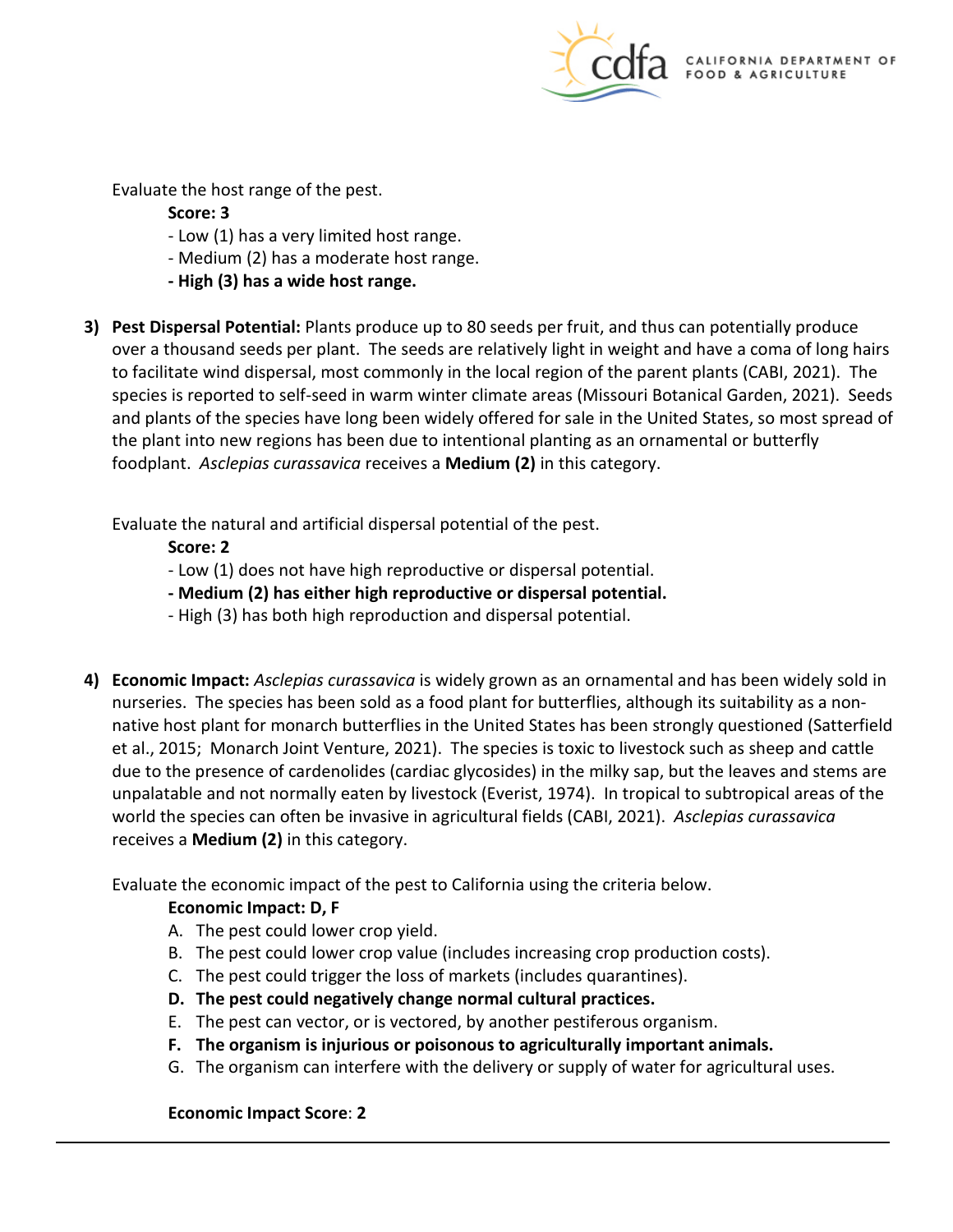

- Low (1) causes 0 or 1 of these impacts.
- **- Medium (2) causes 2 of these impacts.**
- High (3) causes 3 or more of these impacts.
- **5) Environmental Impact:** *Asclepias curassavica* is primarily a cultivated plant in California, but has the environments based on experience in Australia, where it is now relatively widely naturalized, and is Because the plant is leafy year-round in contrast to the native species of milkweed, it can disrupt the parasites in non-migrating populations (Satterfield et al., 2015). The species receives a **High (3)** in this category. potential to naturalize in disturbed or relatively moist open habitats including wetlands and riparian considered an environmental weed in Queensland and Western Australia (Weeds of Australia, 2021). normal pattern of migratory behavior of the monarch butterfly and facilitate the buildup of protozoan

#### **Environmental Impact: A, D**

- **A. The pest could have a significant environmental impact such as lowering biodiversity, disrupting natural communities, or changing ecosystem processes.**
- B. The pest could directly affect threatened or endangered species.
- C. The pest could impact threatened or endangered species by disrupting critical habitats.
- **D. The pest could trigger additional official or private treatment programs.**
- E. The pest significantly impacts cultural practices, home/urban gardening or ornamental plantings.

#### **Environmental Impact Score: 3**

- Low (1) causes none of the above to occur.
- Medium (2) causes one of the above to occur.
- **- High (3) causes two or more of the above to occur**.

# **Consequences of Introduction to California for tropical milkweed***:* **Medium (12)**

Add up the total score and include it here.<br>-Low = 5-8 points -**Medium = 9-12 points -**High = 13-15 points

 Francisco Bay area (Calflora, 2021). It receives a **Medium (-2)** in this category. **6) Post Entry Distribution and Survey Information**: The species has been reported from over 12 counties in California, most commonly in coastal or near coastal counties of southern California and the San

#### **Score: -2**

-Not established (0) Pest never detected in California or known only from incursions.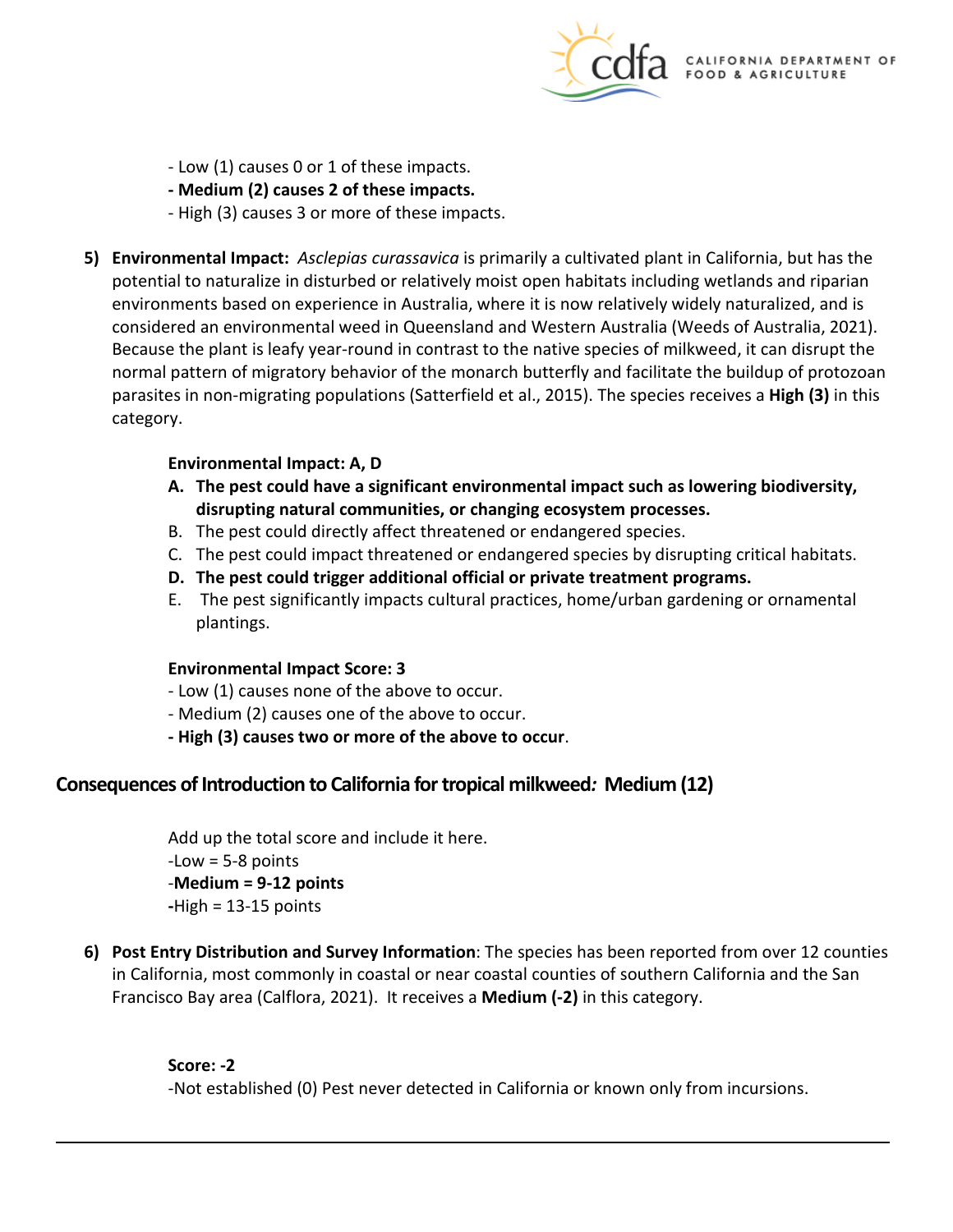

-Low (-1) Pest has a localized distribution in California or is established in one suitable climate/host area (region).

**-Medium (-2) Pest is widespread in California but not fully established in the endangered area, or pest established in two contiguous suitable climate/host areas.** 

 -High (-3) Pest has fully established in the endangered area, or pest is reported in more than two contiguous or non-contiguous suitable climate/host areas.

 **7) The final score is** the consequences of introduction score minus the post entry distribution and survey information score:

 *Information = Medium (10) Final Score: Score of Consequences of Introduction – Score of Post Entry Distribution and Survey* 

# **Uncertainty:**

 *Asclepias curassavica* is relatively widely cultivated as a garden ornamental or butterfly plant and is well adapted to natural wind dispersal if the plants are allowed to set seed, but the degree to which it is invading natural areas in California is not well documented. Adverse effects on monarch butterfly *Asclepias curassavica* have been reported in the southern United States, but the factors involved in involve a number of environmental issues including habitat loss and changes in temperature and rainfall regimes. Further information is needed on the impact that tropical milkweed is currently populations due to buildup of protozoan parasites associated with the nonseasonal leafing behavior of decline of overwintering or migratory populations of monarch butterflies in California could also likely having on the monarch butterfly populations in California.

# **Conclusion and Rating Justification:**

 milkweed species has continuous leafing in contrast to the seasonal leafing of the native species of milkweed, it has been associated with disruptions of normal migratory behavior and buildup of pathogenic protozoan parasites in monarch butterfly populations in the southern U.S. In order to limit *Asclepias curassavica* appears to be naturalizing in portions of coastal California, where it could become invasive in sensitive wetland habitats. The southern and central coast counties of California also include many of the overwintering sites of the monarch butterfly. Because this non-native the spread and continued naturalization of *Asclepias curassavica* in California, a rating of "B" is recommended.

### **References:**

 23, 2021: <https://www.cabi.org/isc/datasheet/7248> CABI. 2021. Invasive Species Compendium for *Asclepias curassavica* (bloodflower). Accessed: September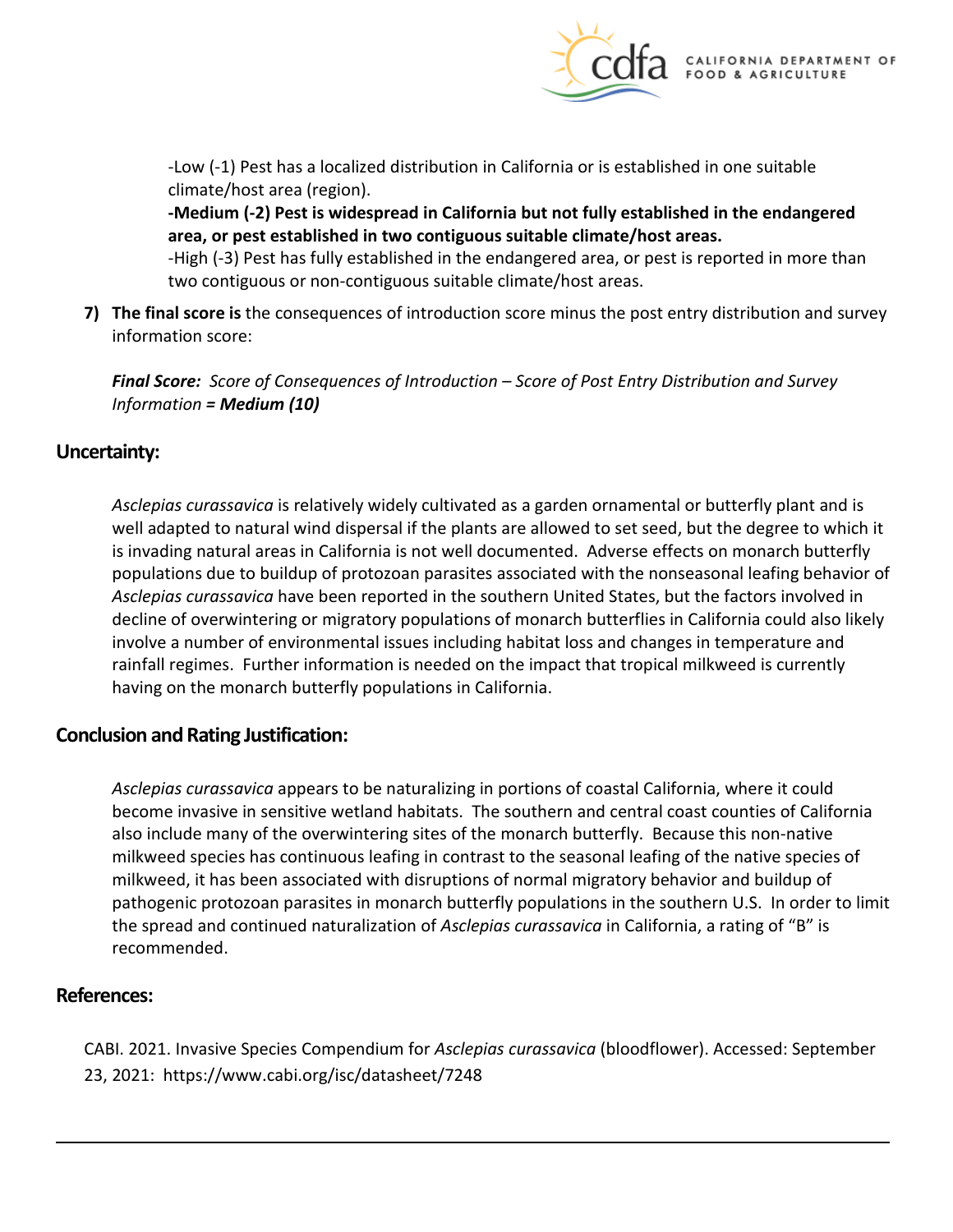

 Calflora. 2021. Information on California plants for education, research and conservation, with data contributed by public and private institutions and individuals. Accessed: September 23, 2021

[https://www.calflora.org/cgi-bin/species\\_query.cgi?where-calrecnum=3555](https://www.calflora.org/cgi-bin/species_query.cgi?where-calrecnum=3555) 

 Prevention Services. CA Department of Food and Agriculture. Accessed: September 23, 2021 CDFA Pest and Damage Report Database (CDFA PDR). 2021. *Asclepias curassavica*. Plant Health and Pest

<http://phpps.cdfa.ca.gov/user/frmLogon2.asp>

 the University of California 2019. Accessed: September 23, 2021. Consortium of California Herbaria (CCH). 2021. Data provided by the participants of the CCH. Regents of

<http://ucjeps.berkeley.edu/consortium/>

 Correll, D.S., and Correll, H.B. 1972. Aquatic and Wetland Plants of Southwestern United States. Stanford University Press, Stanford, California.

Everist, S.L. 1981. Poisonous Plants of Australia. 2<sup>nd</sup> edition. Angus and Robertson, Publishers, Sydney, Australia.

 Invasive Plant Atlas of the United States. 2021. Bloodflower milkweed, *Asclepias curassavica* L. Accessed September 23, 2021: <https://www.invasiveplantatlas.org/subject.html?sub=13933>

 Missouri Botanical Garden. 2021. *Asclepias curassavica* – Plant Finder. Accessed September 23, 2021: <https://www.missouribotanicalgarden.org/PlantFinder/PlantFinderDetails.aspx?kempercode=c376>

Monarch Joint Venture. 2021. Milkweed Fact Sheet. Accessed Sept. 24, 2021: <https://monarchjointventure.org/images/uploads/documents/MilkweedFactSheetFINAL.pdf>

 Satterfield, D.A., Maerz, J.C., and Altizer, S. 2015. Loss of migratory behavior increases infection risk for a butterfly host. Proceedings of the Royal Society, B 282: 20141734. Accessed Sept. 24, 2021: <http://dx.doi.org/10.1098/rspb.2014.1734>

 United States Department of Agriculture (USDA), Agricultural Research Service, National Plant Germplasm System. 2021. Germplasm Resources Information Network (GRIN-Taxonomy). National Germplasm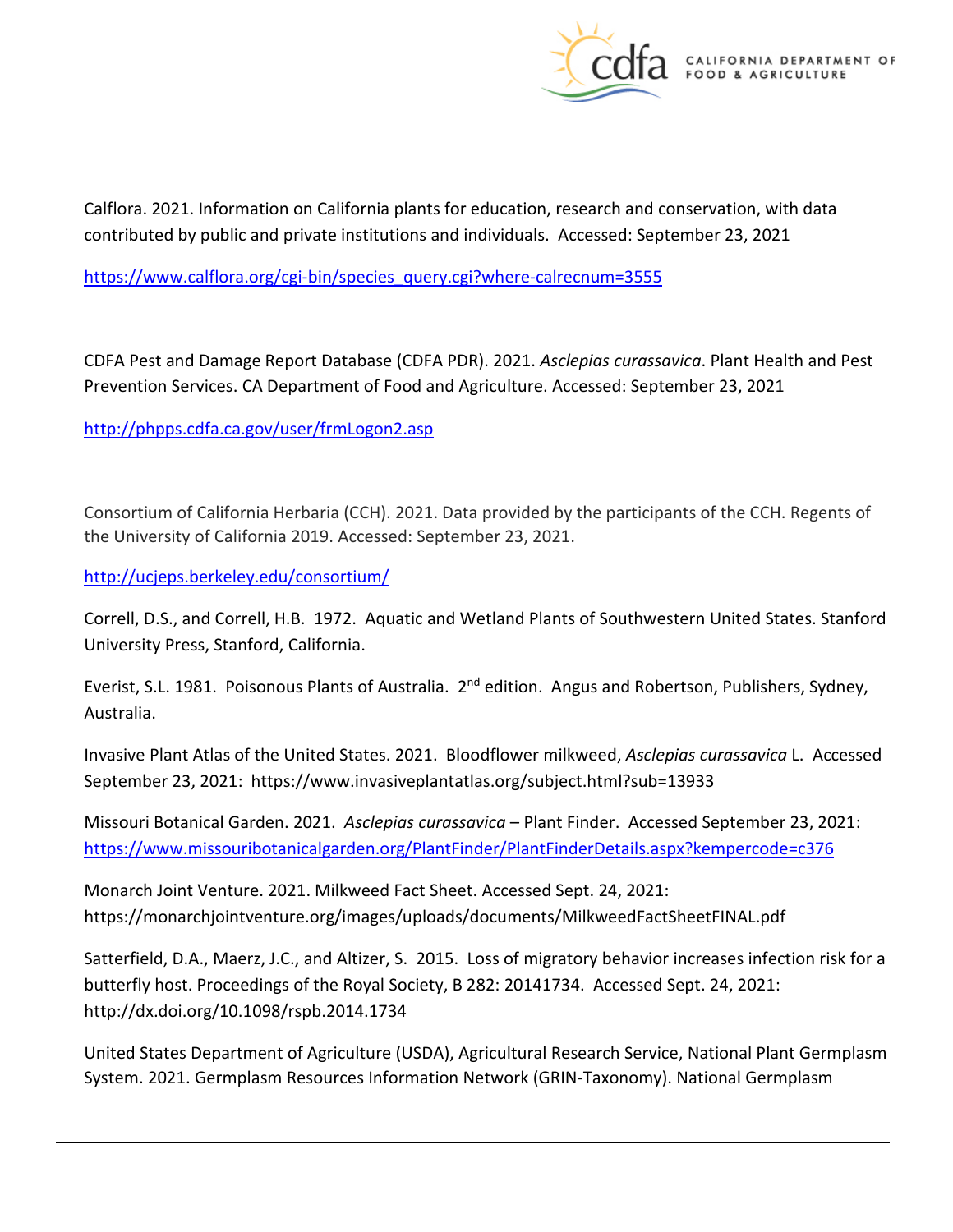

Resources Laboratory, Beltsville, Maryland. Accessed Sept. 23, 2021: [https://npgsweb.ars](https://npgsweb.ars-grin.gov/gringlobal/taxon/taxonomydetail?id=4469)[grin.gov/gringlobal/taxon/taxonomydetail?id=4469](https://npgsweb.ars-grin.gov/gringlobal/taxon/taxonomydetail?id=4469) 

 United States Department of Agriculture (USDA), Natural Resources Conservation Service, PLANTS database. 2021. Accessed Sept. 23, 2021: https://plants.usda.gov/home/plantProfile?symbol=ASCU

 Weeds of Australia. 2021. *Asclepias curassavica* Fact Sheet. Accessed September 2021: [https://keyserver.lucidcentral.org/weeds/data/media/Html/asclepias\\_curassavica.htm](https://keyserver.lucidcentral.org/weeds/data/media/Html/asclepias_curassavica.htm) 

 Wunderlin, R.P. 1998. Guide to the Vascular Plants of Florida. University of Florida Press, Gainesville, Florida.

### **Responsible Party:**

 and Herbarium; 3294 Meadowview Road, Sacramento, CA 95832; Tel. (916) 738-6700; Robert Price, Primary State Botanist; California Department of Food & Agriculture; Seed Laboratory [permits\[@\]cdfa.ca.gov](https://permits[@]cdfa.ca.gov) 

# **\*Comment Period: 11/22/2021 through 01/06/2022**

# **\*NOTE:**

 registration confirmation, please contact us at [permits\[@\]cdfa.ca.gov](https://permits[@]cdfa.ca.gov). You must be registered and logged in to post a comment. If you have registered and have not received the

### **Comment Format:**

 Comments should refer to the appropriate California Pest Rating Proposal Form subsection(s) being commented on, as shown below.

#### **Example Comment:**

 Consequences of Introduction: 1. Climate/Host Interaction: [Your comment that relates to "Climate/Host Interaction" here.]

Posted comments will not be able to be viewed immediately.